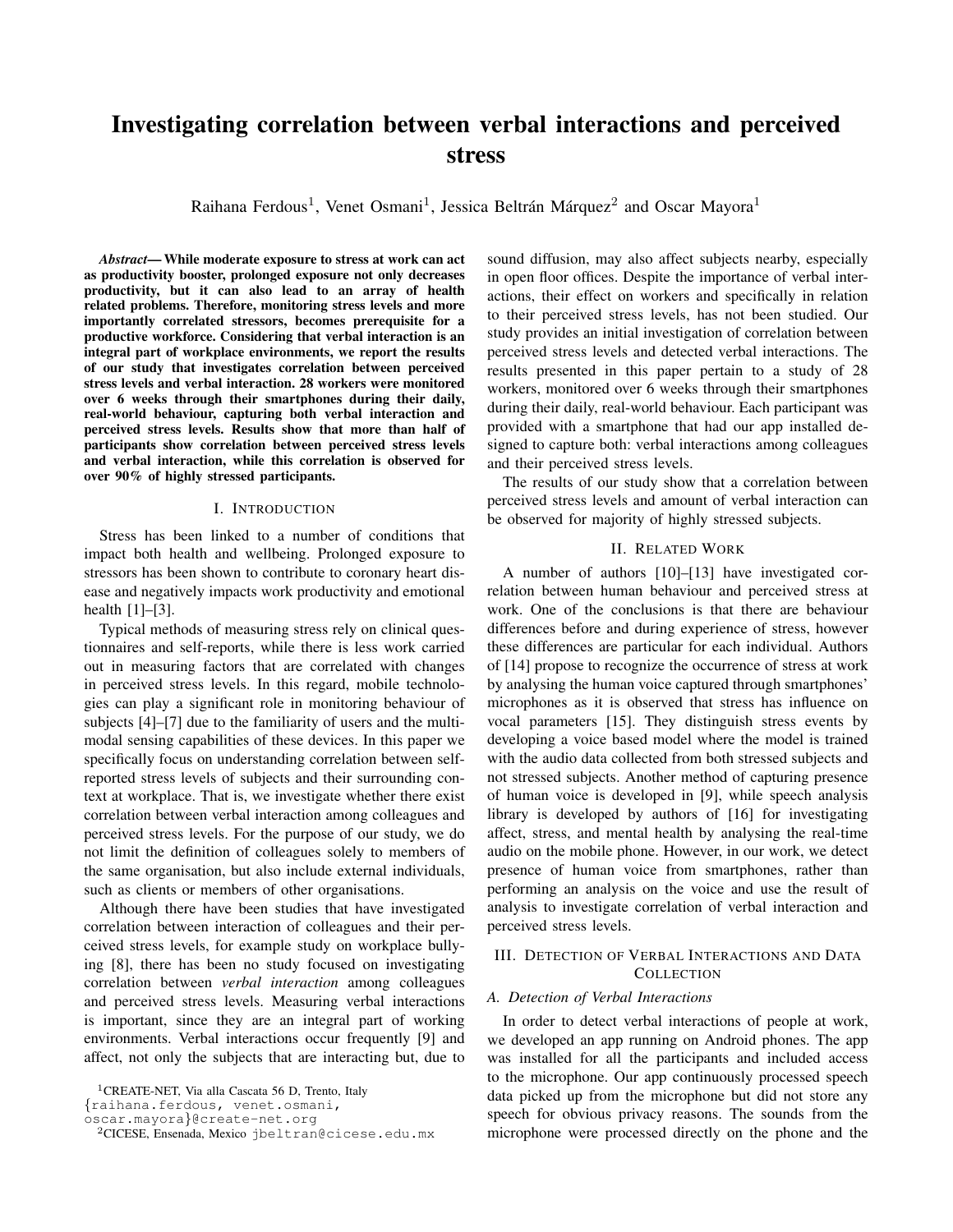main purpose of the app was to distinguish between human voice and other environmental sounds in order to detect the presence of other people nearby engaged in a conversation. The fact that the range of the microphone is limited to nearby sound only, ensured that only conversations in the vicinity of the participant are detected. We extracted two audio features to perform a robust voice activity detection; Pitch and Mel-MultiBand Spectral Entropy Signature (Mel-MBSES) [17]. Studies have related the pitch with the measurement of voice fundamental frequency F0 [18]. Since the fundamental frequency in human voice ranges from 40 Hz to 600 Hz [19], pitch can be used as a feature for detecting voice. In this paper, we obtain the pitch using autocorrelation. Specifically, we use the algorithm YIN proposed by [20] as it has shown to be more accurate, robust to noise, and energy efficient; salient qualities for implementation on mobile devices. The MEL-MBSES contains the amount of entropy for every frequency band. To calculate the MEL-MBSES, a Hann window [21] is applied to every frame, then the N-point FFT is computed. The resulting frequency frame is then split using a 8 bandpass filter in Mel Scale from 0Hz to 3500Hz. For every band the spectral entropy is determined using the following equation:

$$
H = \ln(2\pi e) + \frac{1}{2}\ln(\sigma_{xx}\sigma_{yy} - \sigma_{xy}^2)
$$
 (1)

where  $\sigma_{xx}$  and  $\sigma_{yy}$  are the variances of the real and imaginary part, and  $\sigma_{xy}$  is the covariance between the real and the imaginary part of the FFT coefficients in the corresponding bands. With this process we obtain the *entropygram* that is similar to the spectrogram which computes the amount of energy in time and frequency; the *entropygram* gives the amount of information along the time for every band in the Mel scale. In order to classify as human voice, the processed audio had to satisfy two conditions: (i) the calculated pitch lies between the range of human voice, and (ii) the frame is detected as voice according to an evaluation of the MEL-MBSES coefficients in a previously trained Support Vector Machine (SVM) classifier [22]. We constructed the SVM model by providing examples of MEL-MBSES coefficients calculated on frames coming from 3 minutes of voiced data and 3 minutes of background data. The coefficients of the SVM model were obtained using the SMO linear algorithm.

The device audio sampling frequency is 44100Hz. We set a frame every 1024 samples from the incoming audio. Pitch and Mel-MBSES features are calculated for each frame. If both conditions are satisfied, then the frame is labelled as human voice. At least 7 frames of every 30 frames (approximate 0.7 seconds), must be detected as voice in order to indicate voice activity in that audio segment.

#### **B.** Data Collection

Each of the 28 participants (17 male and 11 female, age 37.46  $\pm$  7.26 years) was provided with a smartphone, with our app installed and were monitored over a period of 6 weeks, from November 2013 to December 2013. The Institutions Ethical Review Board approved all experimental

# **TABLE I**

#### SELF-ASSESSMENT EVALUATION

| <b>Stress Questions</b>              |                                  |  |  |  |
|--------------------------------------|----------------------------------|--|--|--|
| What is your stress level?           |                                  |  |  |  |
| <b>Mood Related Questions (POMS)</b> |                                  |  |  |  |
| <b>Positive Affect Questions</b>     | <b>Negative Affect Questions</b> |  |  |  |
| How do you feel right now?           | How do you feel right now?       |  |  |  |
| Friendly                             | Angry                            |  |  |  |
| Effective                            | Tense                            |  |  |  |
| Energetic                            | Anxious                          |  |  |  |
| Cheerful                             | Sad                              |  |  |  |

procedures involving human subjects. Participants worked in an open-floor office. They were informed that the goal of the study was to monitor behaviour activities relevant to stress. All participants consented to participate in the study and to have their data recorded. Participants were free to use the smartphone in any way they wanted, with no restrictions whatsoever placed upon the use. The app collected data of the verbal interactions of the participants through continuous processing of sound picked up from their smartphones' microphone. As our focus is to investigate the participants' behaviour during work, we limit the collection of verbal interaction records only for the duration they spend at work.

# IV. SELF-REPORTED STRESS LEVEL AND VALIDATION

#### A. Self-Reported Stress Level

We used clinically validated questionnaires to capture subjective stress levels and mood states of the participants at work. The questionnaire was implemented on the smartphones of the participants and they were asked multiple times (in the morning at the beginning of the work, around noon, and before leaving workplace) to respond to a set of questions in order to record their perceived stress level and their affect. The questionnaire contained a stress related question to capture the perceived stress level and a set of questions to capture the mood of the subjects, derived from the POMS (Profile of Mood States) scale [23]. We divide the set of questions derived from POMS into two groups considering their affect on mood states: i) "Positive Affect (PA)" questions that reflect the extent to which a person feels enthusiastic, active, and alert at work, and ii) "Negative Affect (NA)" questions that reflect the subjective distress and unpleasant engagement that subsumes a variety of aversive mood states, including anger, fear, and nervousness [24]. Questions are listed in Table I and they are answered using a 5-point scale, where 1 indicates "very slightly or not at all" and 5 indicates "extremely".

# B. Validation of Self-reports

1) The Need for Validation: Even though use of selfreports is a common methodology to establish the ground truth, this method exhibits a number of drawbacks related to recall bias, confusion, memory impairments, low levels of self-awareness, and influence of the current mood. All of these factors may undermine the reliability of self-reported data. As such we have investigated the relationship between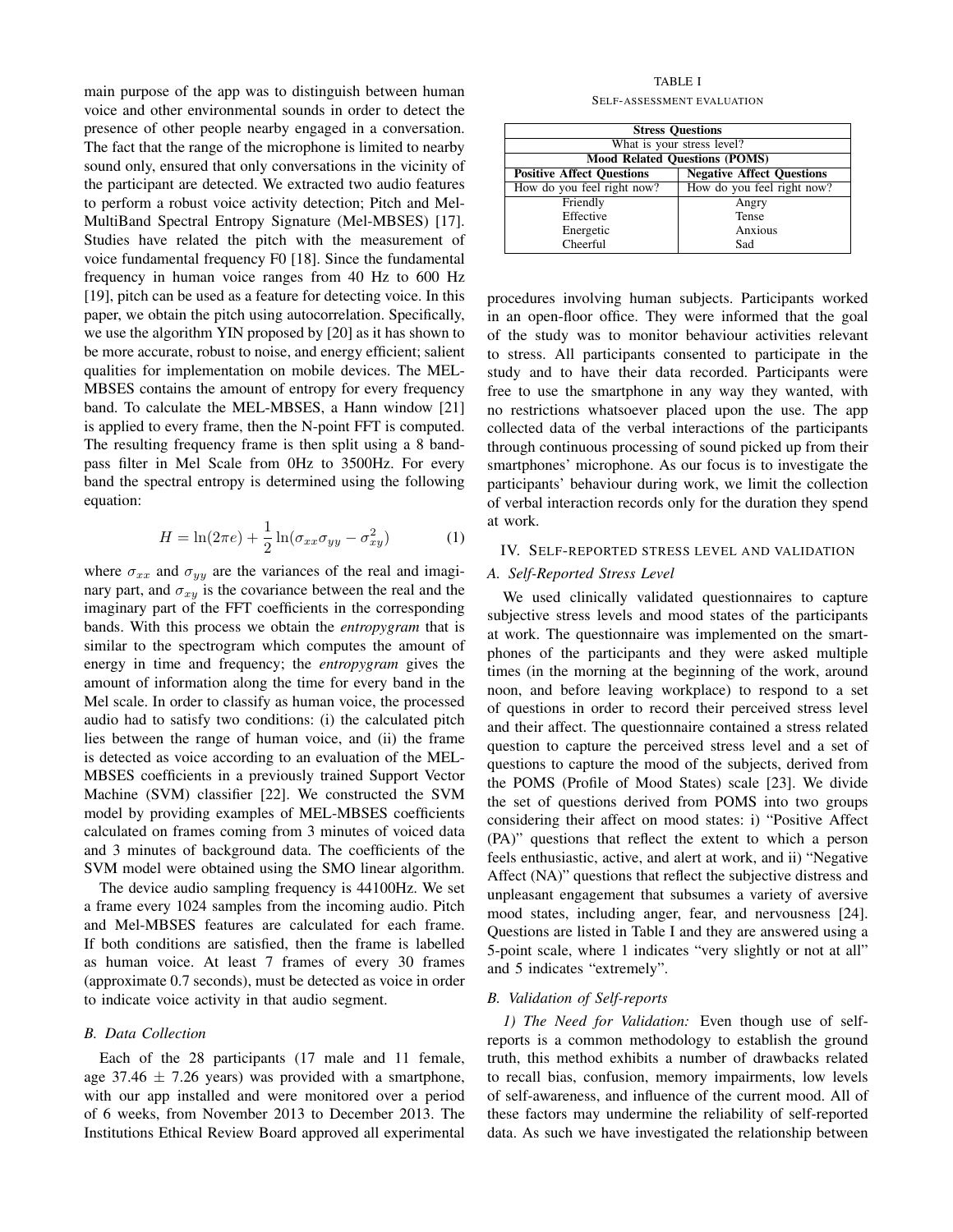#### **TABLE II**

CORRELATION BETWEEN SELF-PERCEIVED STRESS LEVEL, POSITIVE AND NEGATIVE AFFECT  $(p < 0.05)$ 

| Subject | Correlation | Correlation         | Subject | Correlation            | Correlation         |
|---------|-------------|---------------------|---------|------------------------|---------------------|
| ID      | of Stress   | <b>Stress</b><br>of | ID      | of Stress              | <b>Stress</b><br>of |
|         | and NA      | and PA              |         | and NA                 | and PA              |
| 94532   | 0.6985398   | $-0.425286$         | 57407   | 0.7306724              | $-0.430938$         |
| 84616   | 0.7398827   | $-0.518951$         | 95521   | 0.382699               | $-0.244251$         |
| 95513   | 0.659912    | $-0.613226$         | 95505   | 0.4148786              | $-0.279528$         |
| 94433   | 0.8292346   | $-0.693351$         | 96040   | $0.50837\overline{14}$ | $-0.431313$         |
| 88187   | 0.8375666   | $-0.618896$         | 89953   | 0.7649136              | $-0.334489$         |
| 89532   | 0.7208425   | $-0.778539$         | 94714   | 0.4764756              | $-0.254526$         |
| 94441   | 0.7797977   | $-0.405293$         | 87684   | 0.5252363              | $-0.621862$         |
| 95646   | 0.8264134   | $-0.476082$         | 88278   | 0.6531365              | 0.005093            |
| 14446   | 0.3900387   | $-0.231105$         | 95216   | 0.6962238              | $-0.096669$         |
| 96479   | 0.7951167   | $-0.174079$         | 93401   | 0.7113349              | $-0.255613$         |
| 94722   | 0.7422335   | $-0.009649$         | 87676   | 0.7998684              | $-0.040498$         |
| 94516   | 0.8278581   | $-0.436122$         | 95448   | 0.9309402              | 0.0055788           |
| 94813   | 0.8187707   | $-0.649923$         | 95596   | 0.721183               | $-0.400619$         |
| 94615   | 0.2274597   | $-0.057132$         | 95414   | 0.6427902              | $-0.641001$         |

#### **TABLE III**

CORRELATION BETWEEN AMOUNT OF VERBAL INTERACTION AND SELF-REPORTED STRESS LEVEL FOR ALL PARTICIPANTS ( $p < 0.005$ )

| <b>Subject ID</b> | Correlation $(r)$ | <b>Subject ID</b> | Correlation $(r)$ |
|-------------------|-------------------|-------------------|-------------------|
| 94532             | 0.5563939         | 57407             | $-0.008856525$    |
| 84616             | 0.3374859         | 95521             | $-0.03755634$     |
| 95513             | 0.2935621         | 95505             | $-0.4990229$      |
| 94433             | 0.205761          | 96040             | $-0.1380091$      |
| 88187             | 0.2167277         | 89953             | 0.4077225         |
| 89532             | 0.1585889         | 94714             | $-0.327003$       |
| 94441             | 0.321188          | 87684             | $-0.1441046$      |
| 95646             | 0.1291016         | 88278             | $-0.2990065$      |
| 14446             | 0.08572432        | 95216             | 0.06630906        |
| 96479             | 0.1343686         | 93401             | 0.1487379         |
| 94722             | $-0.06028413$     | 87676             | 0.1035276         |
| 94516             | 0.137888          | 95448             | 0.1211673         |
| 94813             | $-0.1504368$      | 95596             | 0.2944516         |
| 94615             | $-0.1169308$      | 95414             | $-0.0645339$      |

#### V. EXPERIMENTAL RESULTS

self-reported stress level and the mood of the subjects. We have used Pearson product-moment correlation coefficient  $r$ that measures the degree of linear dependence between two variables.

2) Correlation between self-reported stress level and *mood:* As shown in Table I, information about the experienced stress at work is asked through a single question while the mental status/mood of the participants is evaluated through two different categories (positive and negative affect) of questions that are able to quickly asses the transient, fluctuating feelings, and enduring affect states. The data collection app prompted participants three times per day to answer the questionnaire. From the response to the questionnaire, we have extracted three scores: (i) stress score, (ii) positive score, and (iii) negative score. The "stress score" is retrieved from the answer to the stress related question. The "positive score" is evaluated through the sum of the scores of the questions fall into category named "Positive Affect Questions" and the "negative score" is evaluated through the sum of the scores of the questions of "Negative Affect Questions" category from Table I. From these scores, we have calculated an average daily score for stress, positive and negative affect for each subject. We compute the Pearson's correlation coefficient for each participant between his/her average stress score per day and the average positive and negative scores.

Table II shows that there exists correlation between the mood and the perceived stress level of subjects. Negative correlation exists between the reported stress level and positive affect for most of the participants, while positive correlation exists between stress and negative affect. This result reflects the findings of the existing studies in psychology  $[25]$ ,  $[26]$ which state that positive state of mind is inversely correlated with increasing stress levels. Positive correlation provides an indication of the reliability of answers from the individuals to reflect their mental state.

A. Correlation between Verbal Interaction and Self-reported **Stress** 

From the sound analysis on the phone we extract information about the average speaking length and total duration of voice activity (speaking segments) of a user per day. To investigate the correlation between the verbal interaction of the participants with their self-reported stress levels at work, we compute the Pearson's correlation coefficient between the daily verbal interaction duration and self-reported stress levels of all the participants (shown in Table III). From Table III it can be seen that a *significant* ( $p < 0.005$ ) positive correlation exists between the self-reported stress levels and duration of verbal interaction for  $60.71\%$  of the subjects (17 out of 28).

However, we have also investigated the correlation between self-reported stress levels and duration of verbal interaction for highly stressed subjects only.

1) Analysis of highly stressed subjects: For this analysis, we have identified highly stressed subjects from all the participants based on their self-reported stress levels. We considered a highly stressed participant if their average stress level score was at least 4 (out 5) for at least 70% of the days of the monitoring period. This means that highly stressed subjects reported daily stress score of 4 for at least 32 days out of 45 days that were monitored

We then computed the Pearson's correlation coefficient between the daily duration of verbal interaction and selfreported stress levels of highly stressed subjects (shown in Table IV). The results in the Table IV show that when considering only highly stressed users, the correlation of these subjects with verbal interaction, increases to 91.67% (11 out of 12 highly stressed subjects), whereas this number was 60.71% for the entire sample. These results are in line with the clinical studies (based on questionnaires) on subjects with highly stressful professions, such as teachers, nurses, social workers and police force. For example work in [27], [28] has shown that highly stressful professions tend to be accompanied with higher verbal interactions, in comparison